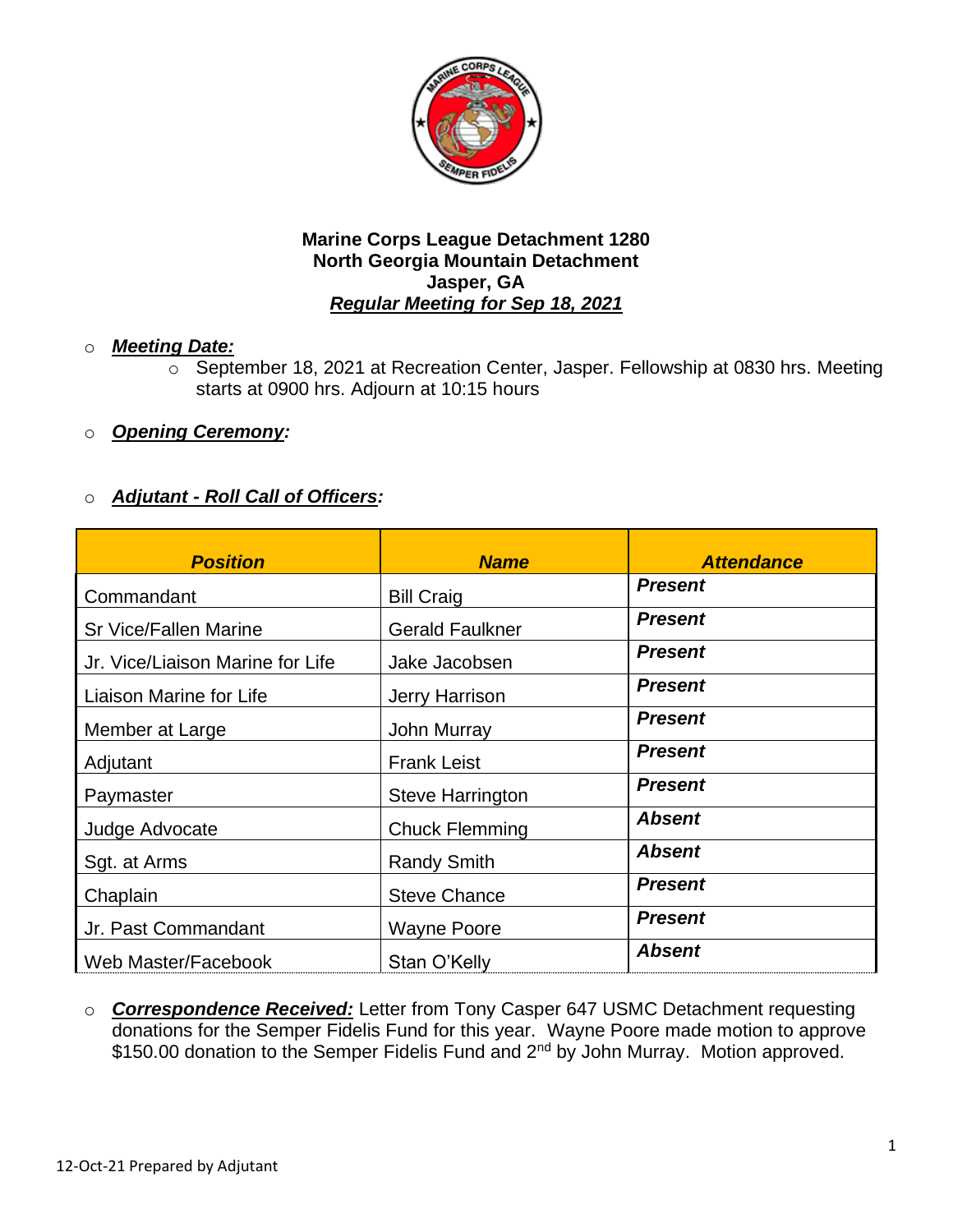

## *Introduction of New Members or Visitor:*

o Guest Speaker LTC Tony Hillard Retired USMC, discussed all the benefits for being laid to rest at the Georgia National Cemetery. Also, about Pre-need eligibility for burial in a VA cemetery. You can apply to find out in advance if you can be buried in a VA national cemetery.

# *Officer's Reports:*

## *Commandant-Bill Craig*

- o Birthday Celebration for September: Bill Craig, Stan O'Kelly, Steve Whitt, & Randy Smith
- o After action report on Jeep Fest Sep 2-5 2021
	- Collected \$2,955 for Hats, Coins & Donations
- o After action report on Toys for Tots at Jeep Fest
	- Donation was less then \$500.00 however Jeep Fest committee will donate \$5,000 from their proceeds from Jeep Fest
	- Discuss transferring funds from Jeep Fest (caps & donations) and donate to Toys for Tots. Wayne Poore motion to hold funds for Toys for Tots until they start their campaign and if funds are needed then the detachment can donate from Jeep Fest collection and the next upcoming raffle.  $2<sup>nd</sup>$  by John Murray. Motion approved.
- o After action report on Patriot Day Sep 11 at Veterans Memorial Park. Well, received and attendance was large.
- o Hand out Fallen Marine Uniforms-Uniforms need alternations, i.e., patches, red strip on pants, etc. Will take order for shoes need sizes.
- o Discuss Winter raffle for gun in October 2021. Discuss speaking to the Appalachian Gun and Pawn folks about what would be a good rifle to raffle. Recommendation a 12 Gauge Shotgun Home Defender.

## *Senior Vice Commandant/Services/Fallen Marine Officer –Gerald Faulkner*

- o After action report on Social at El Roble Tex-Mex Restaurant. Good turnout and enjoyed by all.
- o Discuss Marine Ball Birthday committee-Wednesday November 10 at the Recreation Center. Working on Music. Cost will be \$40.00 per person.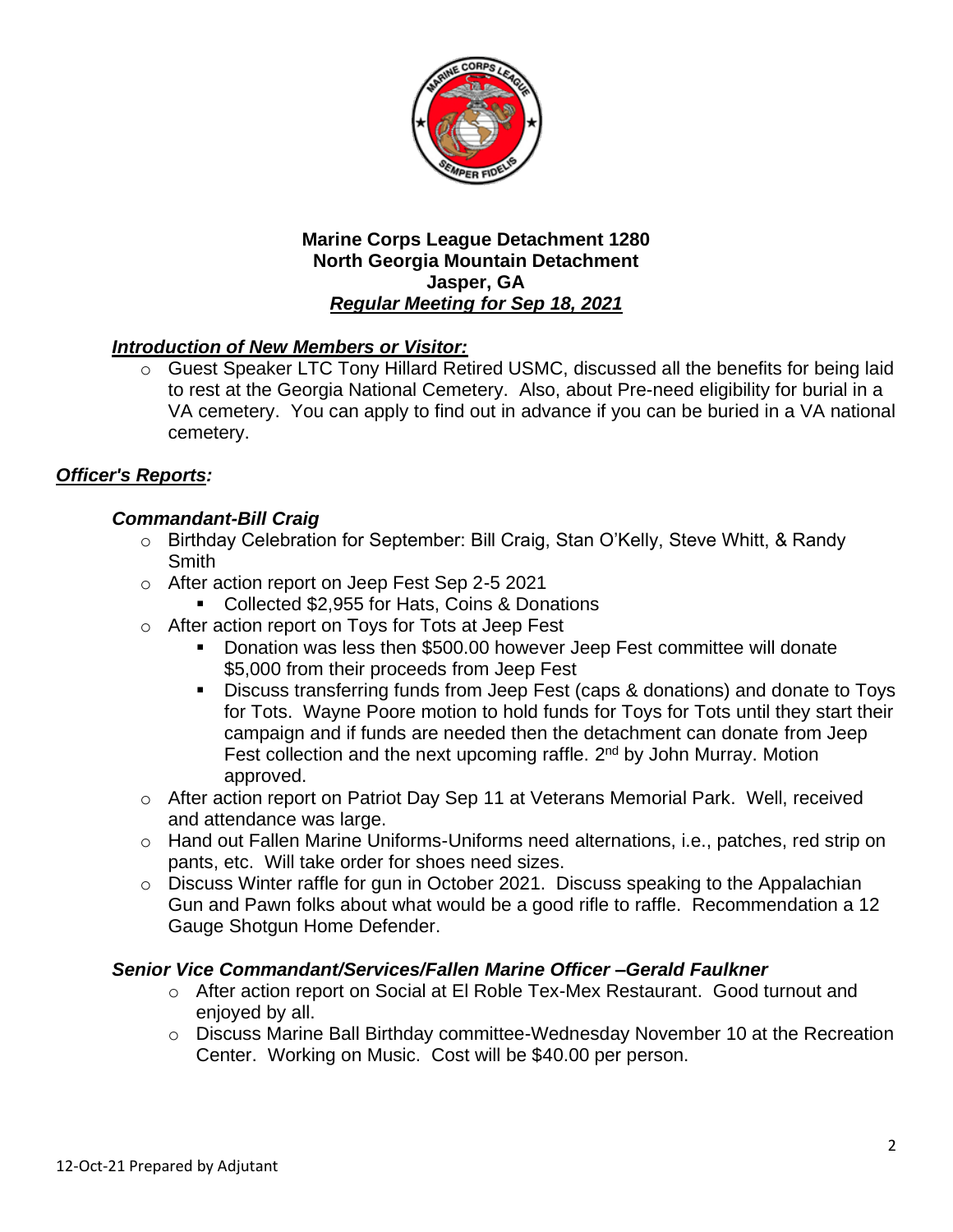

**Jr. Vice Commandant- Jake Jacobson –** Toys for Tots still searching for a building possible a referral from Dr. Sony Proctor, Jasper City Councilman and Kris Stancil Pickens County **Commissioner** 

# *Judge Advocate Chuck Fleming–* Absent

*Junior Past Commandant – Wayne Poore-*Wayne wanted to remind everyone that we still need to find a permanent meeting place.

## *Adjutant-Frank Leist-*

- o Adjutant's Regular Meeting Report on August 21, 2021 was transmitted via email.
- $\circ$  Reminder we have an active Voice Mail Service for the Detachment it is 706.253.0459
- o Reminder we are using designated email specially for the Detachment *["usmcdetach1280@gmail.com"](file:///C:/Users/Frank/Documents/USMC%20Det%20Jasper/Minutes/usmcdetach1280@gmail.com)*
- o Wayne Poore made motion to approve the Adjutant Report 2nd by Steve Harrington. Motion approved

### *Paymaster-Steve Harrington—*

## *Chaplain Steve Chance:* Prayer List and People in Need

- o *Mary Bess*
- o *Pricilla Poore*
- o *Nicolas Mashburn*
- o *Deb Hulsey*
- o *Pat Gordon (Jake's wife)*
- o *Carolyn Chiavarini*

### *Webmaster- Stan O'Kelly:* Absent Report on status of New Website

- o Face book likes 541
- o Face book followers 581
- o Adding Meeting minutes to web site. August minutes have been submitted to be posted.